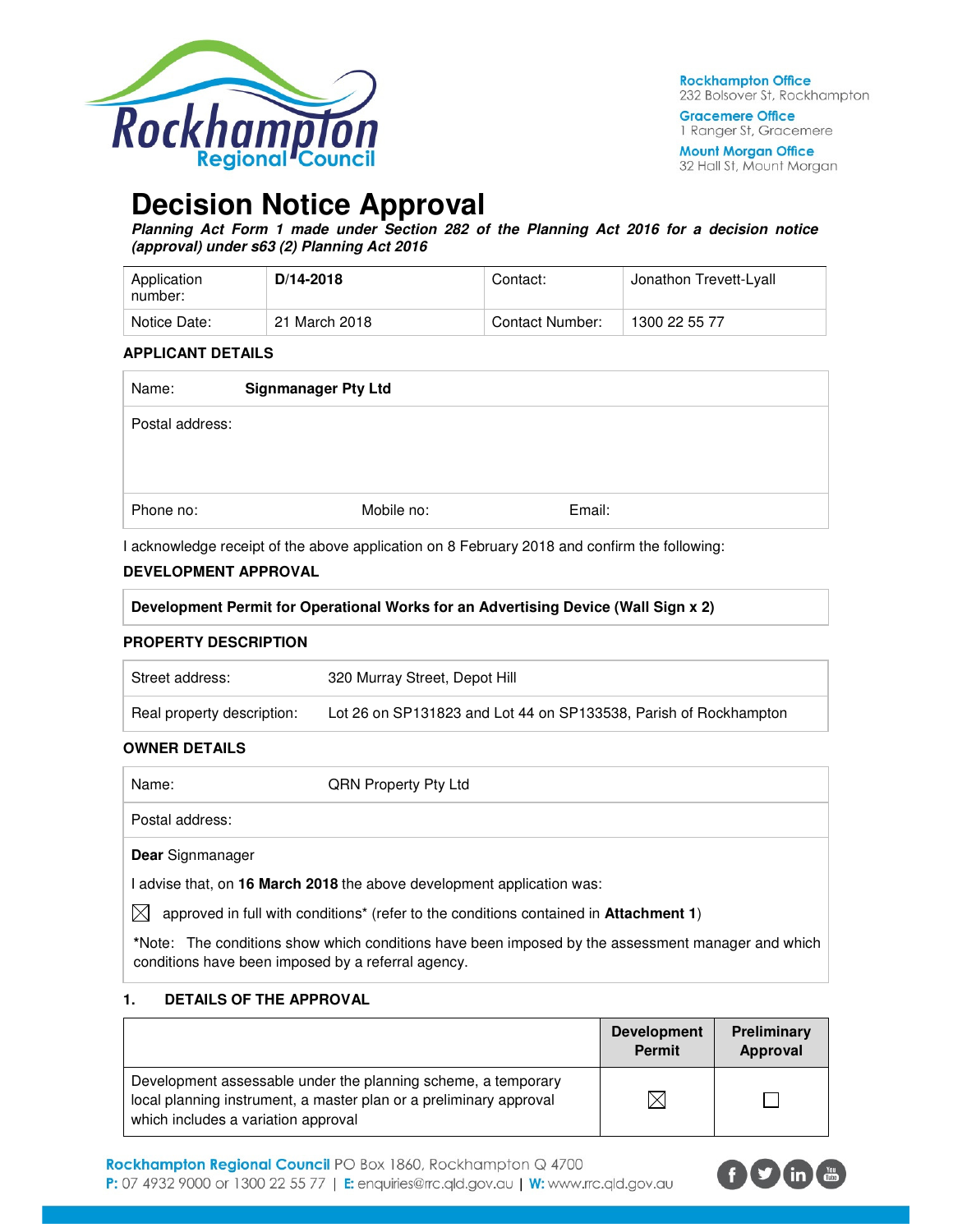## **2. CONDITIONS**

This approval is subject to the conditions in Attachment 1.

## **3. FURTHER DEVELOPMENT PERMITS REQUIRED**

Please be advised that the following development permits are required to be obtained before the development can be carried out:

| Type of development permit required | Subject of the required development permit |
|-------------------------------------|--------------------------------------------|
| Building Works                      |                                            |

## **4. REFERRAL AGENCIES** NIL

## **5. THE APPROVED PLANS**

| The approved development must be completed and maintained generally in accordance with the |  |  |  |  |  |
|--------------------------------------------------------------------------------------------|--|--|--|--|--|
| approved drawings and documents:                                                           |  |  |  |  |  |

| <b>Plan/Document Name</b> | Prepared by  | Date            | Reference No.     | Version/<br><u>Issue</u> |
|---------------------------|--------------|-----------------|-------------------|--------------------------|
| Site Plan                 | Sign Manager | 11 January 2018 | QRN-AR-342        | Rev A                    |
| Indicative Elevations     | Sign Manager | 11 January 2018 | QRN-AR-342        | Rev A                    |
| Proposed                  | Sign Manager | 11 January 2018 | <b>QRN-AR-342</b> | Rev A                    |

Endorsement of any plans approved by Rockhampton Regional Council:

- 1. is only an endorsement that the drawing/s appear/s to be suitable for the purposes of construction and use;
- 2. is not an endorsement that the drawing/s is/are free of errors or omissions, nor when works are carried out pursuant to the drawing/s that they will be free from errors or omissions or will comply with or satisfy any other requirement or purpose;
- 3. does not connote any assumption of risk by Rockhampton Regional Council or by any approving or assessing officers of Rockhampton Regional Council; and
- 4. any changes to the above drawings during or prior to construction must be approved by Rockhampton Regional Council in writing prior to undertaking construction. Rockhampton Regional Council will not accept any changed works which are not reflected through a design change process. No design changes or alterations to plans may be undertaken at the "as constructed" stage.

Responsibility for the drawing/s and any errors or omissions in it or consequent defects arising from it remain with the author of the drawing and the signing Registered Professional Engineering of Queensland.

## **6. CURRENCY PERIOD FOR THE APPROVAL (S.85)**

Pursuant to section 85 of Planning Act 2016, the Development Permit lapses at the expiration of two (2) years after the date of issue of this approval.

| <b>Description of the</b><br>development | The proposed development is for Operational Works for an Advertising<br>Device (Wall Sign x 2)                                                                                                                                                                                                                                                                     |  |  |  |  |
|------------------------------------------|--------------------------------------------------------------------------------------------------------------------------------------------------------------------------------------------------------------------------------------------------------------------------------------------------------------------------------------------------------------------|--|--|--|--|
| <b>Reasons for Decision</b>              | The size of the proposed wall signs will be of an appropriate size for the<br>a)<br>building and will not impact the visual amenity of the building and<br>surrounding locality or visually dominate the streetscape; and                                                                                                                                          |  |  |  |  |
|                                          | An assessment of the development against the relevant zone purpose,<br>b)<br>planning scheme codes and planning scheme policies demonstrates<br>that the proposed development will not cause significant adverse<br>impacts on the surrounding natural environment, built environment and<br>infrastructure, community facilities, or local character and amenity. |  |  |  |  |

## **7. STATEMENT OF REASONS**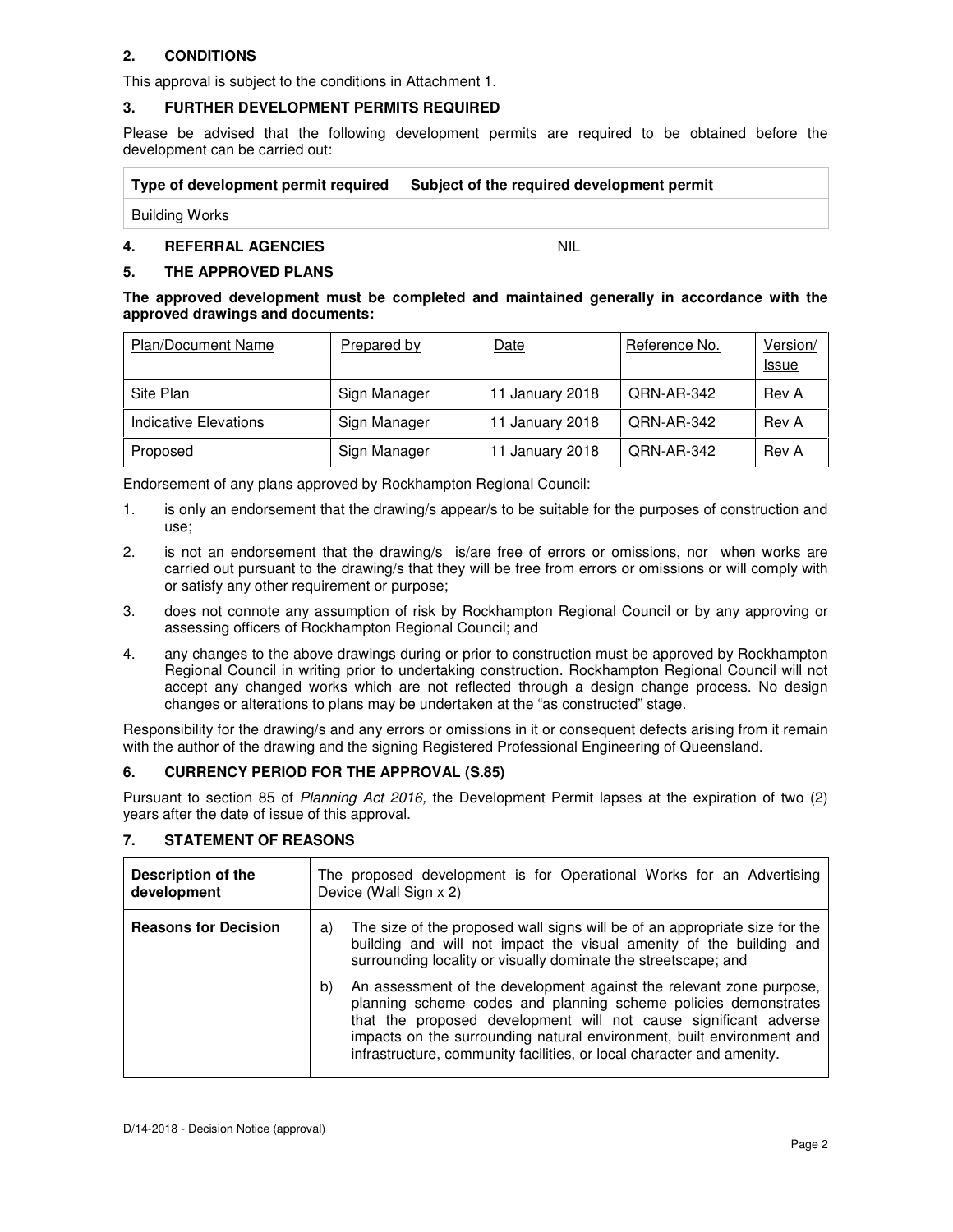| <b>Assessment</b><br><b>Benchmarks</b>             | The proposed development was assessed against the following assessment<br>benchmarks:<br><b>Advertising Devices Code</b><br>$\bullet$                 |                                                                                                                                                                                                                 |  |  |
|----------------------------------------------------|-------------------------------------------------------------------------------------------------------------------------------------------------------|-----------------------------------------------------------------------------------------------------------------------------------------------------------------------------------------------------------------|--|--|
| <b>Compliance with</b><br>assessment<br>benchmarks | The development was assessed against all of the assessment benchmarks<br>listed above and complies with all of these with the exception listed below. |                                                                                                                                                                                                                 |  |  |
|                                                    | <b>Assessment</b><br><b>Benchmark</b>                                                                                                                 | Reasons for the approval despite non-<br>compliance with benchmark                                                                                                                                              |  |  |
|                                                    | <b>Advertising Devices</b><br>Code                                                                                                                    | The proposed wall signs will appear proportionally<br>correct, will not negatively impact on the visual<br>amenity of the building and surrounding locality,<br>and will not visually dominate the streetscape. |  |  |

## **8. RIGHTS OF APPEAL**

The rights of an applicant to appeal to a tribunal or the Planning and Environment Court against a decision about a development application are set out in chapter 6, part 1 of the Planning Act 2016. For particular applications, there may also be a right to make an application for a declaration by a tribunal (see chapter 6, part 2 of the Planning Act 2016).

## Appeal by an applicant

An applicant for a development application may appeal to the Planning and Environment Court against the following:

- the refusal of all or part of the development application
- a provision of the development approval
- the decision to give a preliminary approval when a development permit was applied for
- a deemed refusal of the development application.

An applicant may also have a right to appeal to the Development tribunal. For more information, see schedule 1 of the Planning Act 2016.

The timeframes for starting an appeal in the Planning and Environment Court are set out in section 229 of the Planning Act 2016.

**Attachment 2** is an extract from the Planning Act 2016 that sets down the applicant's appeal rights and the appeal rights of a submitter.

### **9. WHEN THE DEVELOPMENT APPROVAL TAKES EFFECT**

This development approval takes effect:

From the time the decision notice is given  $-$  if there is no submitter and the applicant does not appeal the decision to the court.

Or

When the submitter's appeal period ends – if there is a submitter and the applicant does not appeal the decision to the court.

Or

Subject to the decision of the court, when the appeal is finally decided  $-$  if an appeal is made to the court.

This approval will lapse unless substantially commenced within the above stated relevant periods (refer to sections 85 of Planning Act 2016 for further details).

### **10. ASSESSMENT MANAGER**

| Name: | <b>Philip Benfield</b><br><b>OPERATIONAL WORKS</b><br><b>ADMINISTRATOR</b> | Signature: | Date: 21 March 2018 |
|-------|----------------------------------------------------------------------------|------------|---------------------|
|       |                                                                            |            |                     |

D/14-2018 - Decision Notice (approval)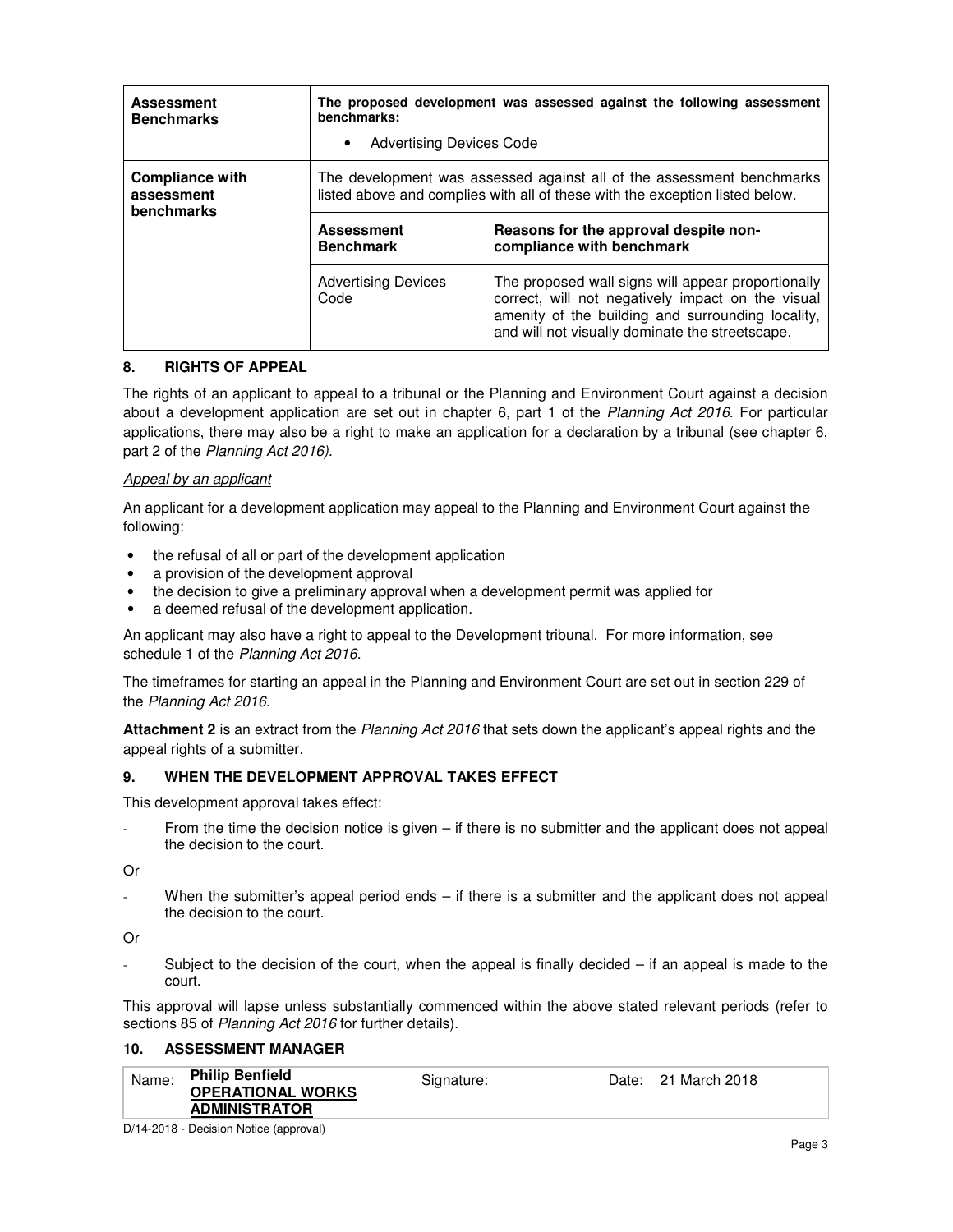## **Attachment 1 – Conditions of the approval**

Part 1 - Conditions imposed by the assessment manager [Note: where a condition is imposed about infrastructure under Chapter 4 of the Planning Act 2016, the relevant provision of the Act under which this condition was imposed must be specified.]

**Attachment 2 – Extract on appeal rights**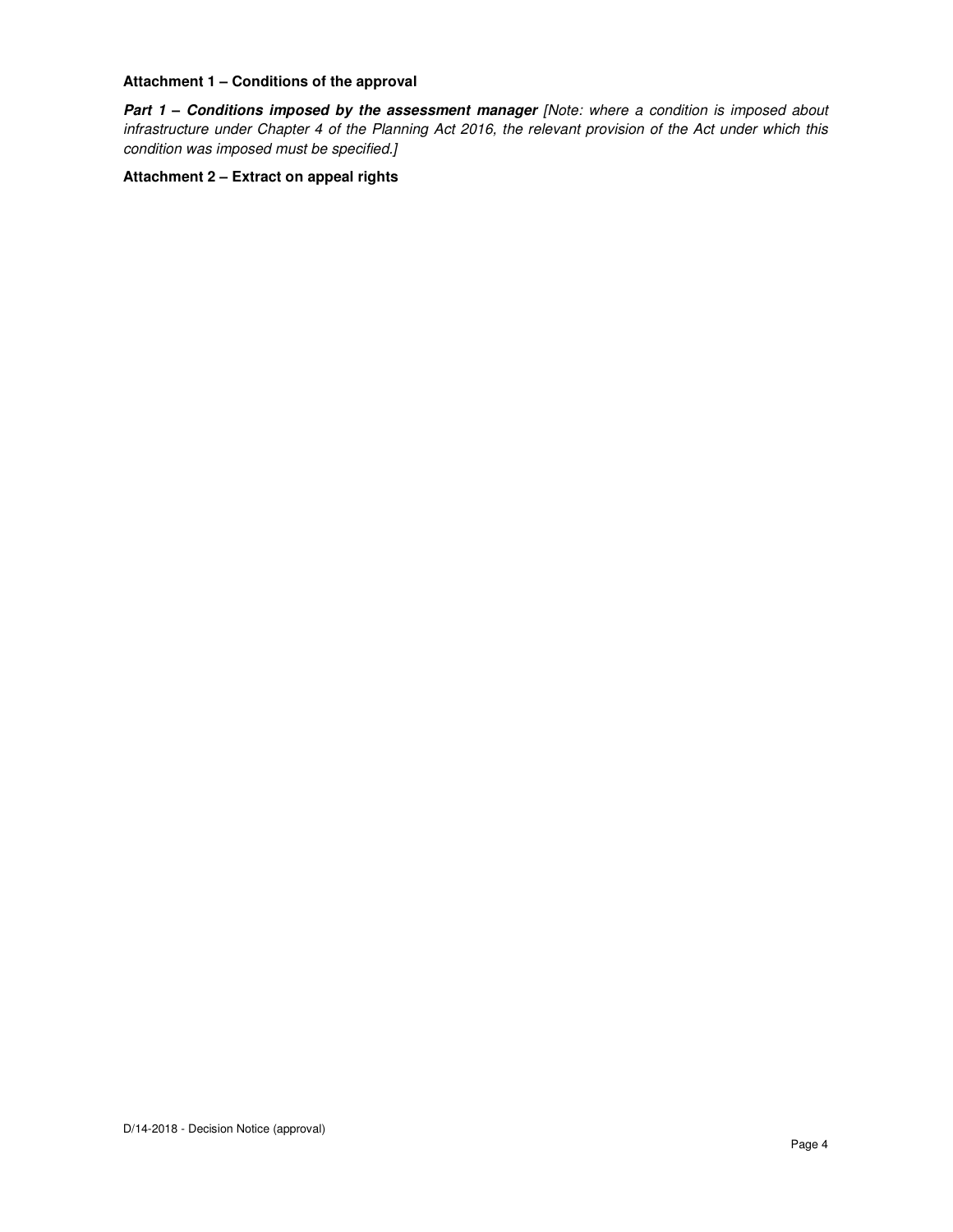

## **Attachment 1 – Part 1**

**Rockhampton Regional Council Conditions**

PLANNING ACT 2016

## 1.0 ADMINISTRATION

1.1 The approved signage must be completed and maintained generally in accordance with the approved drawings and documents, except where amended by the conditions of this permit.

| <b>Plan/Document Name</b> | Prepared by  | Date            | Reference No. | Version/<br><u>Issue</u> |
|---------------------------|--------------|-----------------|---------------|--------------------------|
| Site Plan                 | Sign Manager | 11 January 2018 | QRN-AR-342    | Rev A                    |
| Indicative Elevations     | Sign Manager | 11 January 2018 | QRN-AR-342    | Rev A                    |
| Proposed                  | Sign Manager | 11 January 2018 | QRN-AR-342    | Rev A                    |

- 1.2 A set of the above approved plans are returned to you as the Consultant. The Consultant is to supply one (1) Approved set to the contractor to be retained on site at all times during construction.
- 1.3 Where there is any conflict between the conditions of this approval and the details shown on the approved plans and documents, the conditions of approval must prevail.
- 1.4 Where conditions require the above plans or documents to be amended, the revised document(s) must be submitted for endorsement by Council prior to the submission of a Development Application for Building Works.
- 1.5 The Developer is responsible for ensuring compliance with this approval and the Conditions of the approval by an employee, agent, contractor or invitee of the Developer.
- 1.6 Where these Conditions refer to "Council" in relation to requiring Council to approve or to be satisfied as to any matter, or conferring on the Council a function, power or discretion, that role of the Council may be fulfilled in whole or in part by a delegate appointed for that purpose by the Council.
- 1.7 All conditions of this approval must be undertaken and completed to the satisfaction of Council, at no cost to Council.
- 1.8 The following further development permits are required prior to the commencement of any works on the site:
	- 1.8.1 Building Works.
- 1.9 All works must be designed, constructed and maintained in accordance with the relevant Council policies, guidelines and standards, unless otherwise stated.
- 1.10 Any proposed changes to the approved stamped plans during the works will be generally considered minor amendments and require Council's approval. The stamped amended plans and a covering letter will be forwarded to the applicant.

## 2.0 OPERATING PROCEDURE

2.1 All text and images displayed on the billboard must be static, not imitate a traffic control device or include traffic instructions (for example 'stop'), and not involve moving parts or flashing lights.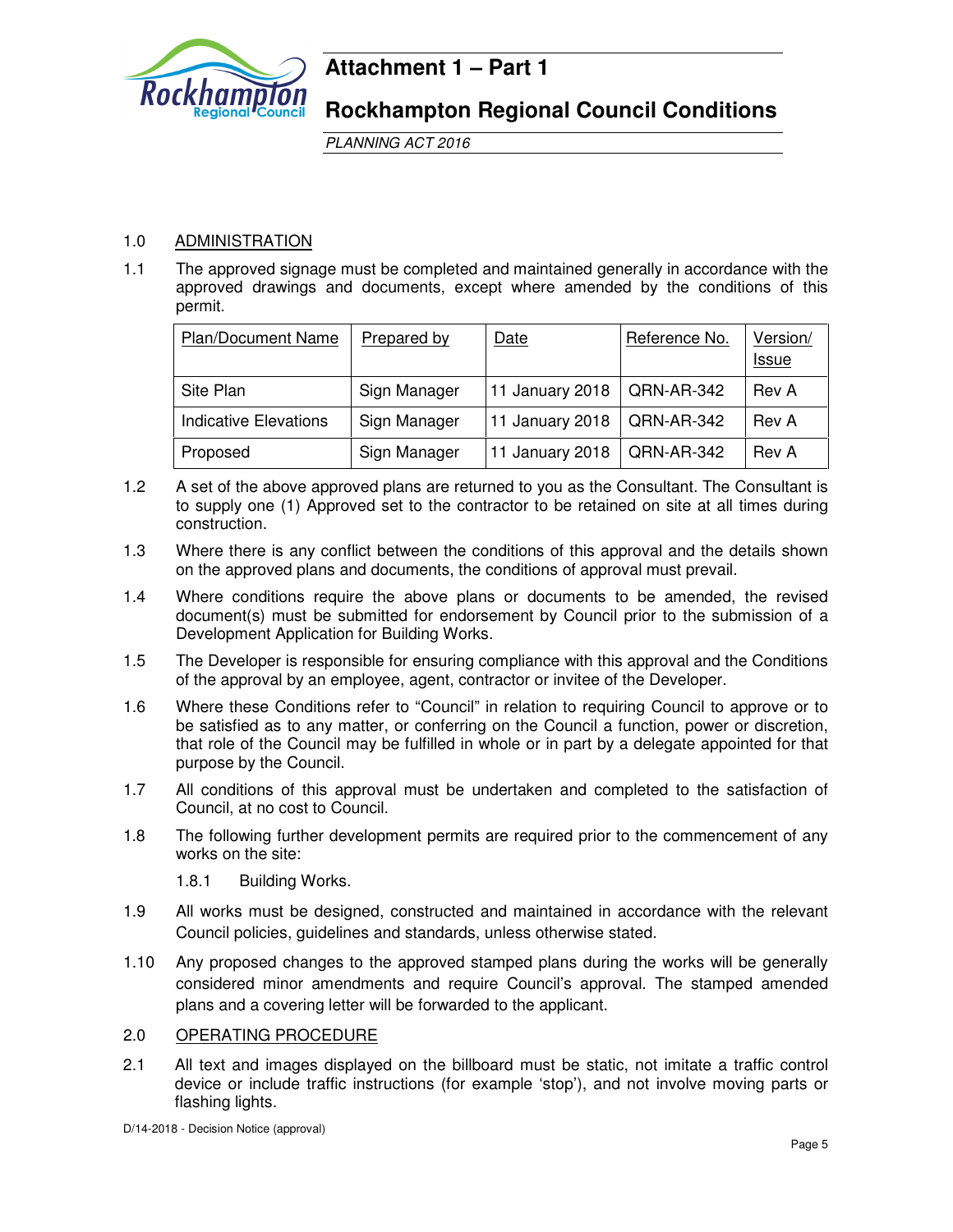- 2.2 All signage must only display or advertise a matter associated with the primary purpose for which the premises are used, or the purpose stated in this approval.
- 2.3 All signage must be maintained by the premises owner, to a standard that ensures public safety and doesn't adversely impact the visual amenity.
- 2.4 Any lighting devices associated with the signage, such as sensory lighting, must be positioned on the site and shielded so as not to cause glare or other nuisance to nearby residents or motorists. Night lighting must be designed, constructed and operated in accordance with 'Australian Standard AS4282 – Control of the obtrusive effects of outdoor lighting'.

## 3.0 ASSET MANAGEMENT

3.1 Any damage to, or alterations necessary, to electricity, telephone, water mains, sewerage mains, stormwater drains, and/or public utility installations resulting from the development or in connection with the development, must be undertaken immediately at full cost to the Developer.

## 4.0 ADVERTISING DEVICE CONSTRUCTION AND MAINTENANCE

- 4.1 Council reserves the right for uninterrupted access to the site at all times during construction.
- 4.2 All Construction work and other associated activities are permitted only between 0630 hours and 1800 hours Monday to Saturday. No work is permitted on Sundays or public holidays. All requirements of the Environmental Protection Act 1994 and Environmental Protection Regulations 2008 must be observed at all times.
- 4.3 All construction materials, waste, waste skips, machinery and contractors' vehicles must be located and stored or parked within the site.
- 4.4 Any proposed works within the vicinity (or zone of influence) of existing Council infrastructure will not adversely affect the integrity of the infrastructure. Any restoration works required on existing Council infrastructure as a result of proposed works will be at developer's expense.
- 4.5 All electrical services and systems must comply with 'Australian and New Zealand Standard AS/NZS 3000:2007 - Electrical Installations'.
- 4.6 All signage must be maintained at all times on the premises by the owner of the premises to the same standard as it was when it was installed.

## ADVISORY NOTES

NOTE 1. Aboriginal Cultural Heritage Act, 2003

It is advised that under Section 23 of the Aboriginal Cultural Heritage Act 2003, a person who carries out an activity must take all reasonable and practicable measures to ensure the activity does not harm Aboriginal Cultural Heritage (the "cultural heritage duty of care"). Maximum penalties for breaching the duty of care are listed in the Aboriginal Cultural Heritage legislation. The information on Aboriginal Cultural Heritage is available on the Department of Aboriginal and Torres Strait Islander and Multicultural Affairs website www.datsip.qld.gov.au.

## NOTE 2. General Environmental Duty- Environmental Protection Act 1994, sec.319

 A person must not carry out any activity that causes, or is likely to cause, environmental harm unless the person takes all reasonable and practicable measures to prevent or minimise the harm (the general environmental duty).

In deciding the measures required to be taken, regard must be had to, for example—

- (a) the nature of the harm or potential harm; and
- (b) the sensitivity of the receiving environment; and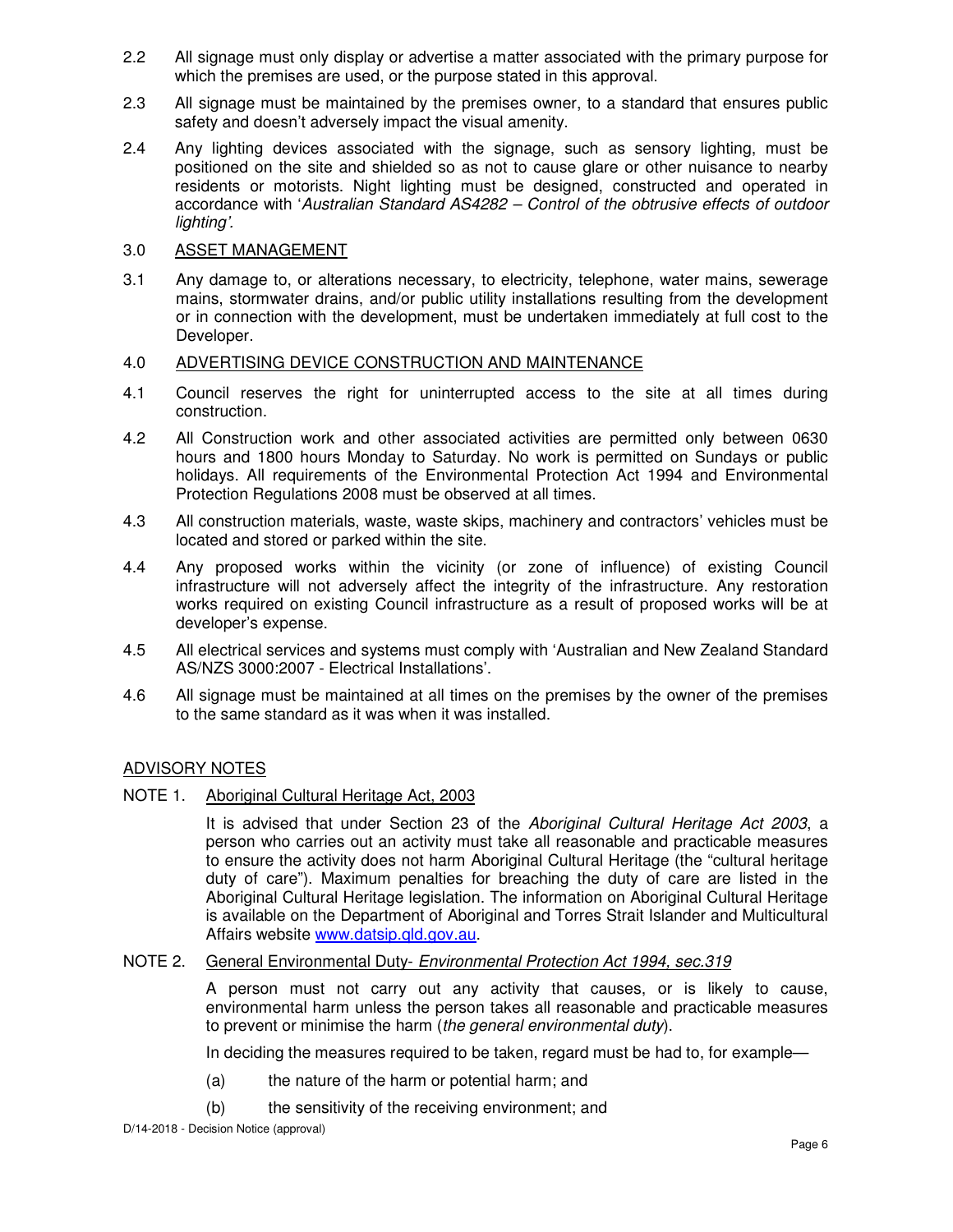- (c) the current state of technical knowledge for the activity; and
- (d) the likelihood of successful application of the different measures that might be taken; and
- (e) the financial implications of the different measures as they would relate to the type of activity.

## NOTE 3. General Safety of Public During Construction

 The Workplace Health and Safety Act and Manual of Uniform Traffic Control Devices must be complied with in carrying out any construction works, and to ensure safe traffic control and safe public access in respect of works being constructed on a road.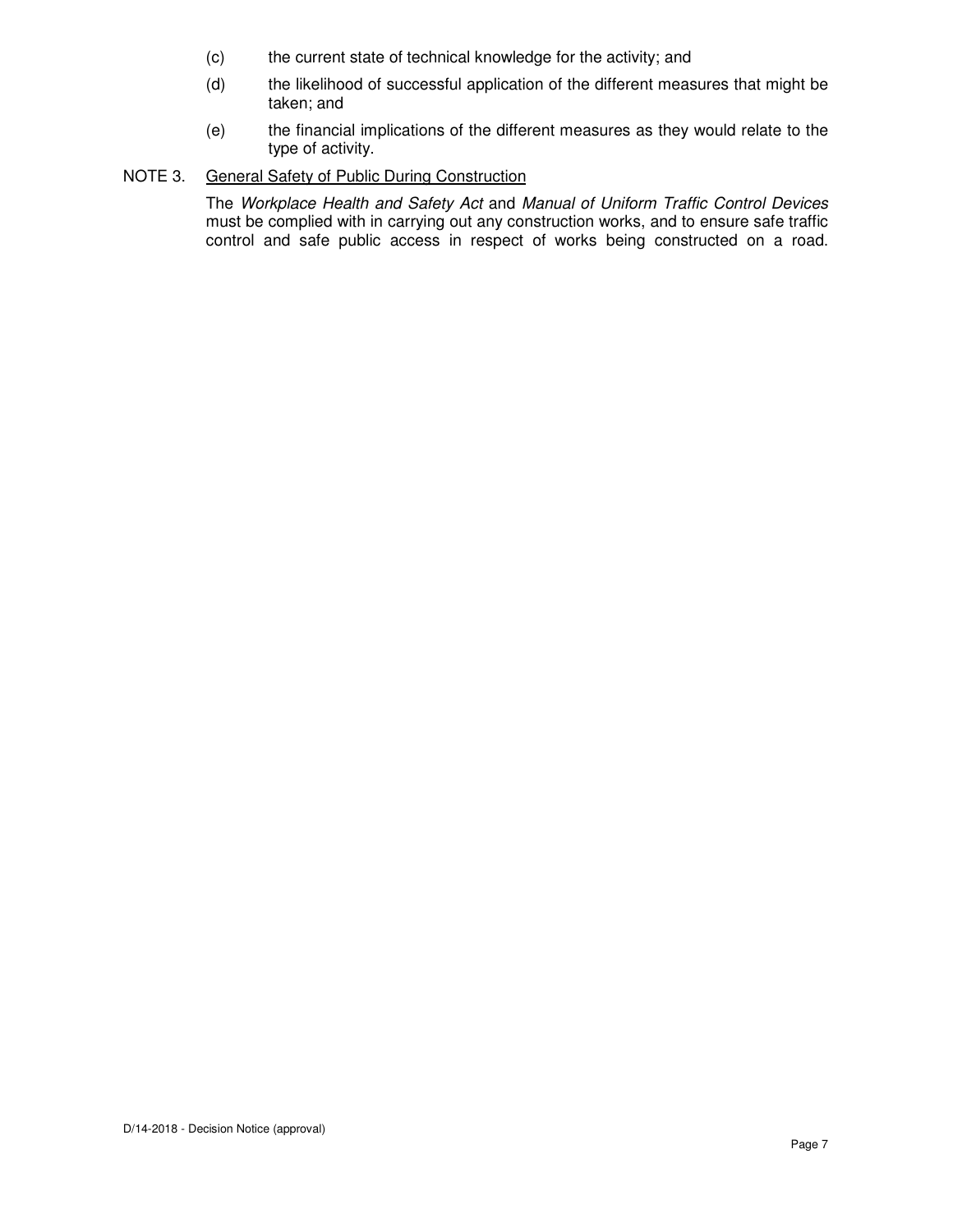

# **Attachment 2 - Appeal Rights**

PLANNING ACT 2016

The following is an extract from the Planning Act 2016 (Chapter 6)

#### **Appeal rights**

#### **229 Appeals to tribunal or P&E Court**

- (1) Schedule 1 states—
	- (a) matters that may be appealed to— (i) either a tribunal or the P&E Court; or (ii) only a tribunal; or
	- (iii) only the P&E Court; and
	- (b) the person—
		- (i) who may appeal a matter (the **appellant**); and
		- (ii) who is a respondent in an appeal of the matter; and
		- (iii) who is a co-respondent in an appeal of the matter; and
	- (iv) who may elect to be a co-respondent in an appeal of the matter.
- (2) An appellant may start an appeal within the appeal period.
- (3) The **appeal period** is—
	- (a) for an appeal by a building advisory agency—10 business days after a decision notice for the decision is given to the agency or
	- (b) for an appeal against a deemed refusal—at any time after the deemed refusal happens; or
	- (c) for an appeal against a decision of the Minister, under chapter 7, part 4, to register premises or to renew the registration of premises—20 business days after a notice is published under section 269(3)(a) or (4); or
	- (d) for an appeal against an infrastructure charges notice— 20 business days after the infrastructure charges notice is given to the person; or
	- (e) for an appeal about a deemed approval of a development application for which a decision notice has not been given—30 business days after the applicant gives the deemed approval notice to the assessment manager; or
	- (f) for any other appeal—20 business days after a notice of the decision for the matter, including an enforcement notice, is given to the person.

Note—

See the P&E Court Act for the court's power to extend the appeal period.

- (4) Each respondent and co-respondent for an appeal may be heard in the appeal.
- (5) If an appeal is only about a referral agency's response, the assessment manager may apply to the tribunal or P&E Court to withdraw from the appeal.
- (6) To remove any doubt, it is declared that an appeal against an infrastructure charges notice must not be about—
	- (a) the adopted charge itself; or
	- (b) for a decision about an offset or refund—
		- (i) the establishment cost of trunk infrastructure identified in a LGIP; or
	- (ii) the cost of infrastructure decided using the method
	- included in the local government's charges resolution.

## **230 Notice of appeal**

- (1) An appellant starts an appeal by lodging, with the registrar of the tribunal or P&E Court, a notice of appeal that—
	- (a) is in the approved form; and
	- (b) succinctly states the grounds of the appeal.

(2) The notice of appeal must be accompanied by the required fee.

(3) The appellant or, for an appeal to a tribunal, the registrar must, within the service period, give a copy of the notice of appeal to—

D/14-2018 - Decision Notice (approval)

- (a) the respondent for the appeal; and
- (b) each co-respondent for the appeal; and
- (c) for an appeal about a development application under schedule 1, table 1, item 1—each principal submitter for the development application; and
- (d) for an appeal about a change application under schedule 1, table 1, item 2—each principal submitter for the change application; and
- (e) each person who may elect to become a co-respondent for the appeal, other than an eligible submitter who is not a principal submitter in an appeal under paragraph (c) or (d); and
- (f) for an appeal to the P&E Court—the chief executive; and
- (g) for an appeal to a tribunal under another Act—any other person who the registrar considers appropriate.
- (4) The **service period** is—
	- (a) if a submitter or advice agency started the appeal in the P&E Court—2 business days after the appeal is started; or
	- (b) otherwise—10 business days after the appeal is started.
- (5) A notice of appeal given to a person who may elect to be a co-respondent must state the effect of subsection
- (6) A person elects to be a co-respondent by filing a notice of election, in the approved form, within 10 business days after the notice of appeal is given to the person*.*

#### **231 Other appeals**

- (1) Subject to this chapter, schedule 1 and the P&E Court Act, unless the Supreme Court decides a decision or other matter under this Act is affected by jurisdictional error, the decision or matter is non-appealable.
- (2) The Judicial Review Act 1991, part 5 applies to the decision or matter to the extent it is affected by jurisdictional error.
- (3) A person who, but for subsection (1) could have made an application under the Judicial Review Act 1991 in relation to the decision or matter, may apply under part 4 of that Act for a statement of reasons in relation to the decision or matter.
- (4) In this section— **decision** includes—
- (a) conduct engaged in for the purpose of making a decision; and
	- (b) other conduct that relates to the making of a decision; and
	- (c) the making of a decision or the failure to make a decision; and
	- (d) a purported decision; and
	- (e) a deemed refusal.
- **non-appealable**, for a decision or matter, means the decision or matter—
	- (a) is final and conclusive; and
	- (b) may not be challenged, appealed against, reviewed, quashed, set aside or called into question in any other way under the Judicial Review Act 1991 or otherwise, whether by the Supreme Court, another court, a tribunal or another entity; and
	- (c) is not subject to any declaratory, injunctive or other order of the Supreme Court, another court, a tribunal or another entity on any ground.

### **232 Rules of the P&E Court**

- (1) A person who is appealing to the P&E Court must comply with the rules of the court that apply to the appeal.
- (2) However, the P&E Court may hear and decide an appeal even if the person has not complied with rules of the P&E Court.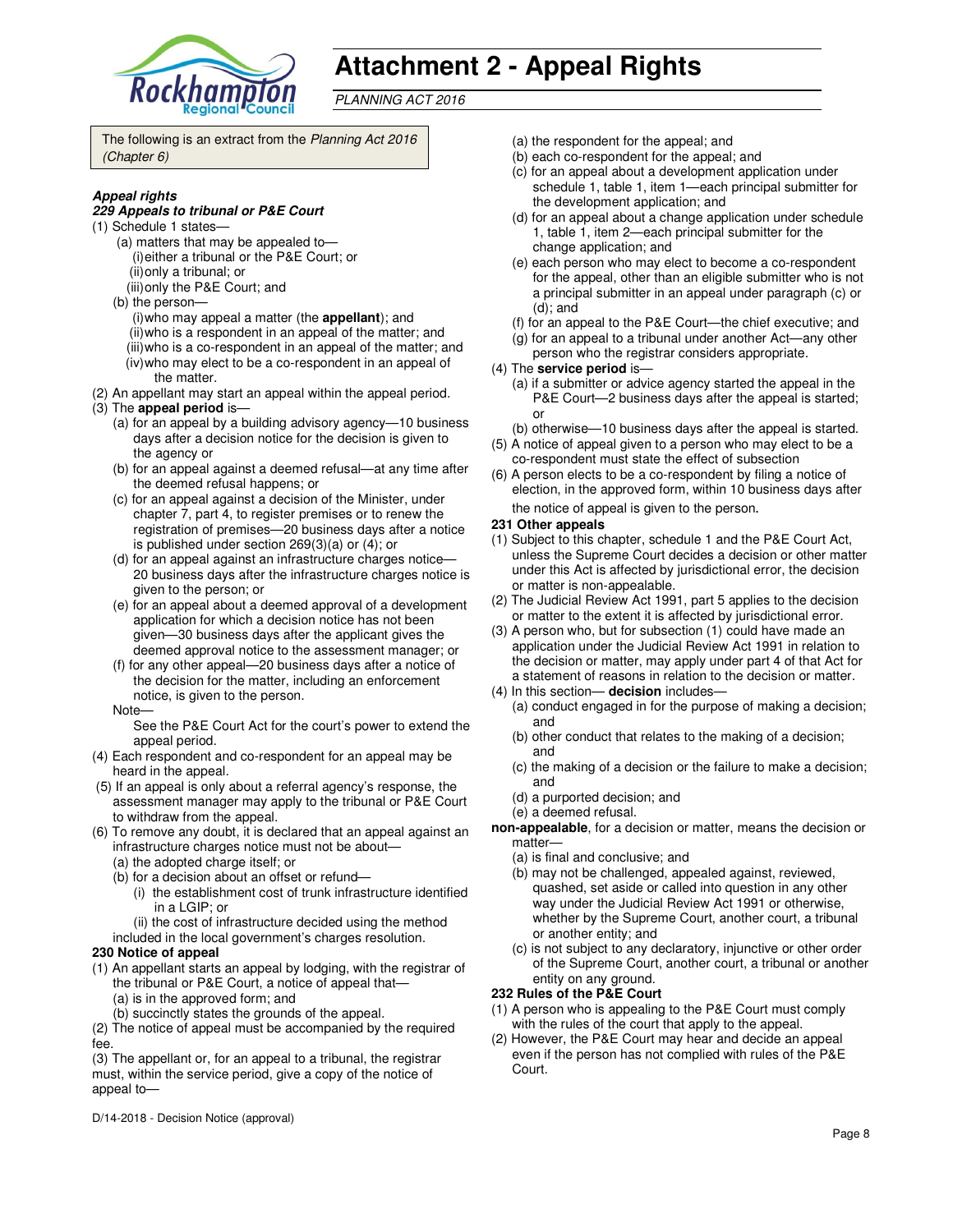

## **Appeal Rights**

PLANNING ACT 2016

#### **Schedule 1 Appeals section 229**

## **1 Appeal rights and parties to appeals**

- (1) Table 1 states the matters that may be appealed to—(a) the P&E court; or (b) a tribunal.
- (2) However, table 1 applies to a tribunal only if the matter involves—
	- (a) the refusal, or deemed refusal of a development application, for—
	- (i) a material change of use for a classified building; or
	- (ii) operational work associated with building work, a retaining wall, or a tennis court; or (b) a provision of a development approval for—
	- (i) a material change of use for a classified building; or
- (ii) operational work associated with building work, a retaining wall, or a tennis court; or
	- (c) if a development permit was applied for—the decision to give a preliminary approval for—
		- (i) a material change of use for a classified building; or
		- (ii) operational work associated with building work, a retaining wall, or a tennis court; or
	- (d) a development condition if—
		- (i) the development approval is only for a material change of use that involves the use of a building classified under the Building Code as a class 2 building; and
		- (ii) the building is, or is proposed to be, not more than 3 storeys; and
		- (iii) the proposed development is for not more than 60 sole-occupancy units; or
	- (e) a decision for, or a deemed refusal of, an extension application for a development approval that is only for a material change of use of a classified building; or
	- (f) a decision for, or a deemed refusal of, a change application for a development approval that is only for a material change of use of a classified building; or
	- (g) a matter under this Act, to the extent the matter relates to—
		- (i) the Building Act, other than a matter under that Act that may or must be decided by the Queensland Building and Construction Commission; or
		- (ii) the Plumbing and Drainage Act, part 4 or 5; or
	- (h) a decision to give an enforcement notice in relation to a matter under paragraphs (a) to (g); or
	- (i) a decision to give an infrastructure charges notice; or
	- (j) the refusal, or deemed refusal, of a conversion application; or
	- (k) a matter that, under another Act, may be appealed to the tribunal; or
	- (l) a matter prescribed by regulation.
- (3) Also, table 1 does not apply to a tribunal if the matter
- involves—
	- (a) for a matter in subsection  $(2)(a)$  to  $(d)$ 
		- (i) a development approval for which the development application required impact assessment; and
		- (ii) a development approval in relation to which the assessment manager received a properly made submission for the development application; or
	- (b) a provision of a development approval about the identification or inclusion, under a variation approval, of a matter for the development.
- (4) Table 2 states the matters that may be appealed only to the P&E Court.
- (5) Table 3 states the matters that may be appealed only to the tribunal.
- (6) In each table—
	- (a) column 1 states the appellant in the appeal; and
	- (b) column 2 states the respondent in the appeal; and
	- (c) column 3 states the co-respondent (if any) in the appeal; and
	- (d) column 4 states the co-respondents by election (if any) in the appeal.
- (7) If the chief executive receives a notice of appeal under section 230(3)(f), the chief executive may elect to be a corespondent in the appeal.

## **Table 1**

| Appeals to the P&E Court and, for certain matters, to a tribunal |
|------------------------------------------------------------------|
|                                                                  |

1. Development applications

An appeal may be made against—

(a) the refusal of all or part of the development application; or

(b) the deemed refusal of the development application; or

(c) a provision of the development approval; or

(d) if a development permit was applied for—the decision to give a preliminary approval.

| Column 1      | Column 2       | Column 3               | Column 4                       |
|---------------|----------------|------------------------|--------------------------------|
| Appellant     | Respondent     | Co-respondent          | Co-respondent by election      |
|               |                | $($ if any $)$         | $($ if any $)$                 |
| The applicant | The assessment | If the appeal is about | 1 A concurrence agency that is |
|               | manager        | a concurrence          | not a co-respondent            |
|               |                | agency's referral      | 2 If a chosen Assessment       |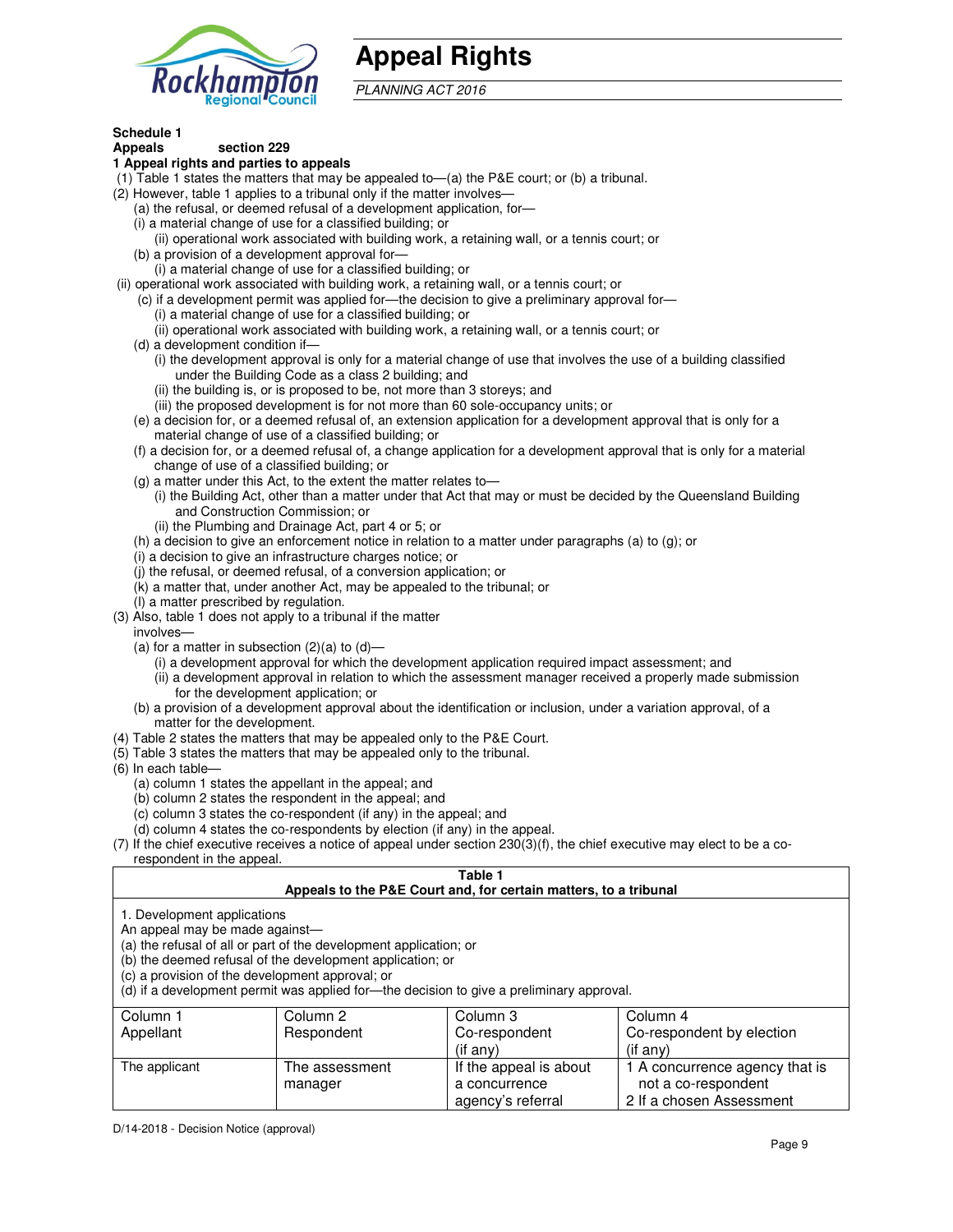|                                                                                                                                                                                                    |                                                                                                                                                                                                                               | Table 1<br>Appeals to the P&E Court and, for certain matters, to a tribunal                                                                                                                                                                                                     |                                                                                                                                                                                                                                                                                                                                                 |
|----------------------------------------------------------------------------------------------------------------------------------------------------------------------------------------------------|-------------------------------------------------------------------------------------------------------------------------------------------------------------------------------------------------------------------------------|---------------------------------------------------------------------------------------------------------------------------------------------------------------------------------------------------------------------------------------------------------------------------------|-------------------------------------------------------------------------------------------------------------------------------------------------------------------------------------------------------------------------------------------------------------------------------------------------------------------------------------------------|
|                                                                                                                                                                                                    |                                                                                                                                                                                                                               | response-the<br>concurrence agency                                                                                                                                                                                                                                              | manager is the respondent-<br>the prescribed assessment<br>manager<br>3 Any eligible advice agency for<br>the application<br>4 Any eligible submitter for the<br>application                                                                                                                                                                    |
| 2. Change applications<br>An appeal may be made against-<br>(b) a deemed refusal of a change application.                                                                                          |                                                                                                                                                                                                                               |                                                                                                                                                                                                                                                                                 | (a) a responsible entity's decision for a change application, other than a decision made by the P&E court; or                                                                                                                                                                                                                                   |
| Column 1<br>Appellant                                                                                                                                                                              | Column <sub>2</sub><br>Respondent                                                                                                                                                                                             | Column 3<br>Co-respondent<br>(if any)                                                                                                                                                                                                                                           | Column 4<br>Co-respondent by election<br>(if any)                                                                                                                                                                                                                                                                                               |
| 1 The applicant<br>2 If the responsible<br>entity is the<br>assessment<br>manager-an<br>affected entity that<br>gave a pre-request<br>notice or response<br>notice                                 | The responsible<br>entity                                                                                                                                                                                                     | If an affected entity<br>starts the appeal-the<br>applicant                                                                                                                                                                                                                     | 1 A concurrence agency for the<br>development application<br>2 If a chosen assessment<br>manager is the respondent-<br>the prescribed assessment<br>manager<br>3 A private certifier for the<br>development application<br>4 Any eligible advice agency for<br>the change application<br>5 Any eligible submitter for the<br>change application |
| 3. Extension applications<br>An appeal may be made against-<br>Column <sub>1</sub><br>Appellant                                                                                                    | (a) the assessment manager's decision about an extension application; or<br>(b) a deemed refusal of an extension application.<br>Column <sub>2</sub><br>Respondent                                                            | Column 3<br>Co-respondent                                                                                                                                                                                                                                                       | Column 4<br>Co-respondent by election                                                                                                                                                                                                                                                                                                           |
| 1 The applicant<br>1<br>For a matter other<br>than a deemed<br>refusal of an<br>extension<br>application $-$ a<br>concurrence<br>agency, other than<br>the chief executive,<br>for the application | The assessment<br>manager                                                                                                                                                                                                     | (if any)<br>If a concurrence<br>agency starts the<br>appeal - the applicant                                                                                                                                                                                                     | (if any)<br>If a chosen assessment<br>manager is the respondent $-$ the<br>prescribed assessment manager                                                                                                                                                                                                                                        |
| 4. Infrastructure charges notices<br>a) The notice involved an error relating to $-$<br>(i)<br>An offset or refund; or<br>(ii)<br>imposed the amount.                                              | (i) The application of the relevant adopted charge; or<br>Examples of errors in applying an adopted charge -<br>The working out of extra demands, for section 120; or<br>b) The was no decision about an offset or refund; or | The incorrect application of gross floor area for a non-residential development<br>Applying an incorrect 'use category', under a regulation, to the development<br>c) If the infrastructure charges notice states a refund will be given – the timing for giving the refund; or | An appeal may be made against an infrastructure charges notice on 1 or more of the following grounds<br>d) The amount of the charge is so unreasonable that no reasonable relevant local government could have                                                                                                                                  |
| D/14-2018 - Decision Notice (approval)                                                                                                                                                             |                                                                                                                                                                                                                               |                                                                                                                                                                                                                                                                                 | Page 10                                                                                                                                                                                                                                                                                                                                         |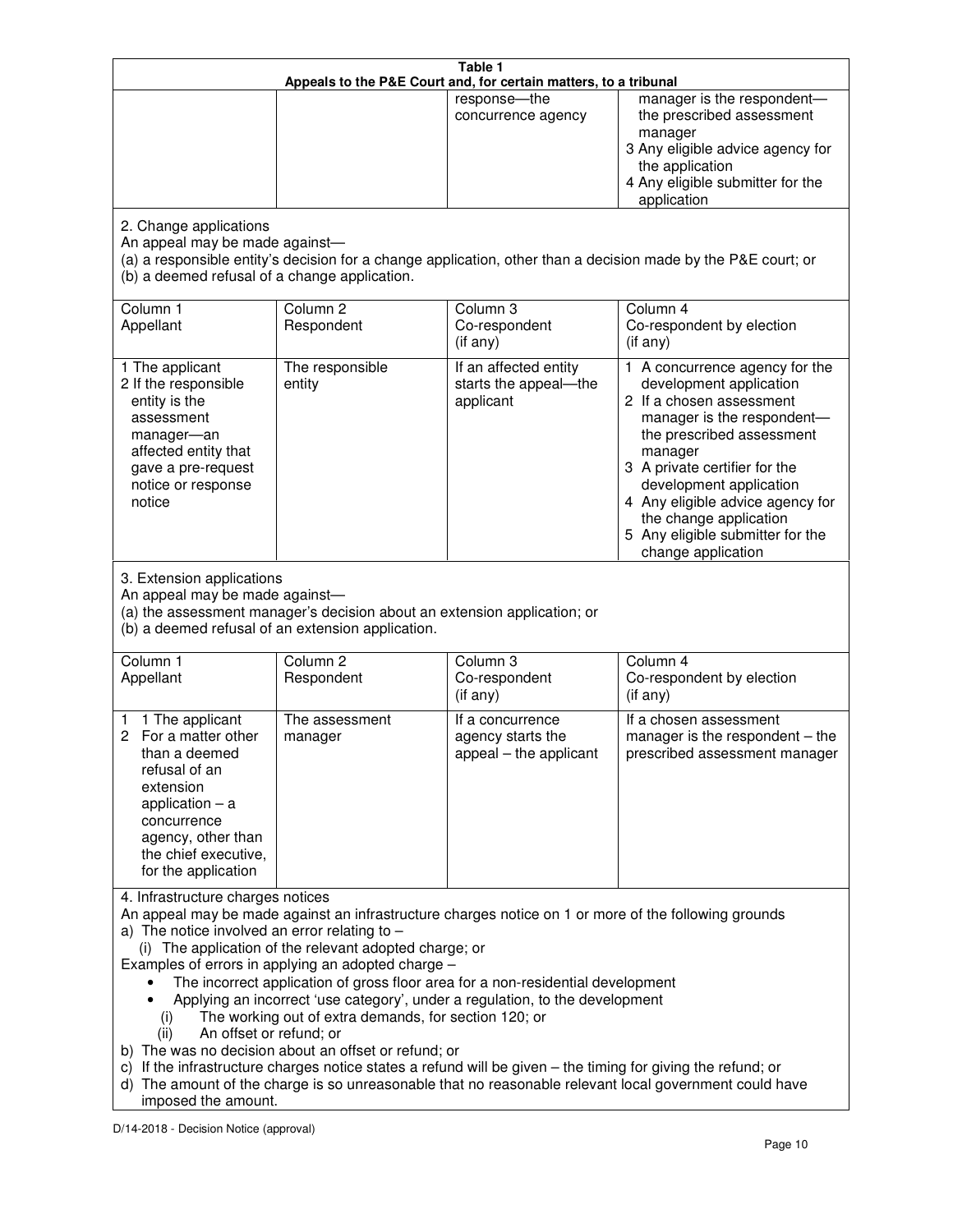| Table 1                                                                                             |                                                                                                                                                                      |                                                        |                                                                                                                                                                            |  |  |
|-----------------------------------------------------------------------------------------------------|----------------------------------------------------------------------------------------------------------------------------------------------------------------------|--------------------------------------------------------|----------------------------------------------------------------------------------------------------------------------------------------------------------------------------|--|--|
| Appeals to the P&E Court and, for certain matters, to a tribunal                                    |                                                                                                                                                                      |                                                        |                                                                                                                                                                            |  |  |
| Column 1                                                                                            | Column <sub>2</sub>                                                                                                                                                  | Column <sub>3</sub>                                    | Column 4                                                                                                                                                                   |  |  |
| Appellant                                                                                           | Respondent                                                                                                                                                           | Co-respondent<br>(i f any)                             | Co-respondent by election<br>(if any)                                                                                                                                      |  |  |
| The person given the<br>Infrastructure charges<br>notice                                            | The local government<br>that gave the<br>infrastructure charges<br>notice                                                                                            |                                                        |                                                                                                                                                                            |  |  |
|                                                                                                     | 5. Conversion applications<br>An appeal may be made against-<br>(a) the refusal of a conversion application; or<br>(b) a deemed refusal of a conversion application. |                                                        |                                                                                                                                                                            |  |  |
| Column 1                                                                                            | Column <sub>2</sub>                                                                                                                                                  | Column <sub>3</sub>                                    | Column 4                                                                                                                                                                   |  |  |
| Appellant                                                                                           | Respondent                                                                                                                                                           | Co-respondent<br>(if any)                              | Co-respondent by election<br>(if any)                                                                                                                                      |  |  |
| The applicant                                                                                       | The local government<br>to which the conversion<br>application was made                                                                                              |                                                        |                                                                                                                                                                            |  |  |
| 6. Enforcement notices<br>An appeal may be made against the decision to give an enforcement notice. |                                                                                                                                                                      |                                                        |                                                                                                                                                                            |  |  |
| Column <sub>1</sub><br>Appellant                                                                    | Column <sub>2</sub><br>Respondent                                                                                                                                    | Column <sub>3</sub><br>Co-respondent<br>$($ if any $)$ | Column 4<br>Co-respondent by election<br>(if any)                                                                                                                          |  |  |
| The person given the<br>enforcement notice                                                          | The enforcement<br>authority                                                                                                                                         |                                                        | If the enforcement authority is<br>not the local government for<br>the premises in relation to which<br>the offence is alleged to have<br>happened-the local<br>government |  |  |
| $T - L L - R$                                                                                       |                                                                                                                                                                      |                                                        |                                                                                                                                                                            |  |  |

| Table 2<br>Appeals to the P&E Court only                                                                                                                                                                                                                                                                                                        |                                                                 |                                                                                   |                                                      |  |
|-------------------------------------------------------------------------------------------------------------------------------------------------------------------------------------------------------------------------------------------------------------------------------------------------------------------------------------------------|-----------------------------------------------------------------|-----------------------------------------------------------------------------------|------------------------------------------------------|--|
| 1. Appeals from tribunal<br>An appeal may be made against a decision of a tribunal, other than a decision under<br>section 252, on the ground of-<br>(a) an error or mistake in law on the part of the tribunal; or<br>(b) jurisdictional error.                                                                                                |                                                                 |                                                                                   |                                                      |  |
| Column 1<br>Appellant                                                                                                                                                                                                                                                                                                                           | Column 2<br>Respondent                                          | Column 3<br>Co-respondent<br>$(i f \n\text{any})$                                 | Column 4<br>Co-respondent by election<br>(if any)    |  |
| A party to the<br>proceedings for the<br>decision                                                                                                                                                                                                                                                                                               | The other party to the<br>proceedings for the<br>decision       | $\blacksquare$                                                                    |                                                      |  |
| 2. Eligible submitter appeals<br>An appeal may be made against the decision to give a development approval, or an approval for a change<br>application, to the extent that the decision relates to-<br>(a) any part of the development application for the development approval that required impact assessment; or<br>(b) a variation request. |                                                                 |                                                                                   |                                                      |  |
| Column 1<br>Appellant                                                                                                                                                                                                                                                                                                                           | Column <sub>2</sub><br>Respondent                               | Column 3<br>Co-respondent<br>(i f any)                                            | Column 4<br>Co-respondent by election<br>(if any)    |  |
| 1 For a development<br>application-an<br>eligible submitter for<br>the development                                                                                                                                                                                                                                                              | 1 For a development<br>application-the<br>assessment<br>manager | 1 The applicant<br>2 If the appeal is about<br>a concurrence<br>agency's referral | Another eligible<br>submitter for the<br>application |  |

D/14-2018 - Decision Notice (approval)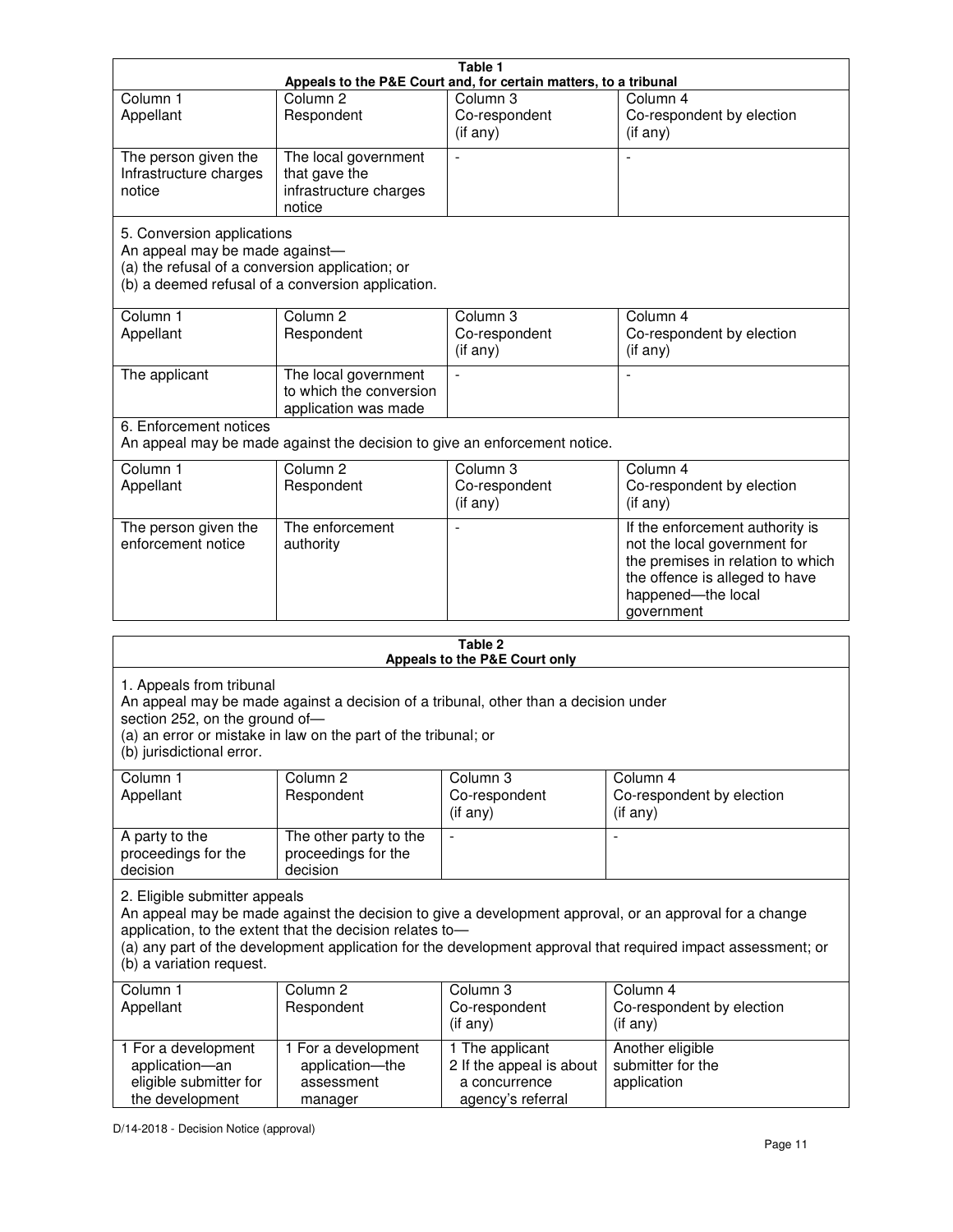| Table 2<br>Appeals to the P&E Court only                                                                                                                                                                                                                                                      |                                                                                                                                                                                                                                                                                                                                                                                        |                                                                                                                         |                                                                                        |  |  |
|-----------------------------------------------------------------------------------------------------------------------------------------------------------------------------------------------------------------------------------------------------------------------------------------------|----------------------------------------------------------------------------------------------------------------------------------------------------------------------------------------------------------------------------------------------------------------------------------------------------------------------------------------------------------------------------------------|-------------------------------------------------------------------------------------------------------------------------|----------------------------------------------------------------------------------------|--|--|
| application<br>2 For a change<br>application-an<br>eligible submitter for<br>the change<br>application                                                                                                                                                                                        | 2 For a change<br>application-the<br>responsible entity                                                                                                                                                                                                                                                                                                                                | response-the<br>concurrence agency                                                                                      |                                                                                        |  |  |
| (b) a variation request.                                                                                                                                                                                                                                                                      | 3. Eligible submitter and eligible advice agency appeals<br>An appeal may be made against a provision of a development approval, or failure to<br>include a provision in the development approval, to the extent the matter relates to-<br>(a) any part of the development application or the change application, for the development approval, that<br>required impact assessment; or |                                                                                                                         |                                                                                        |  |  |
| Column <sub>1</sub><br>Appellant                                                                                                                                                                                                                                                              | Column <sub>2</sub><br>Respondent                                                                                                                                                                                                                                                                                                                                                      | Column 3<br>Co-respondent<br>(if any)                                                                                   | Column 4<br>Co-respondent by election<br>(if any)                                      |  |  |
| 1 For a development<br>application-an<br>eligible submitter for<br>the development<br>application<br>2 For a change<br>application-an<br>eligible submitter for<br>the change<br>application<br>3 An eligible advice<br>agency for the<br>development<br>application or<br>change application | 1 For a development<br>application-the<br>assessment<br>manager<br>2 For a change<br>application-the<br>responsible entity                                                                                                                                                                                                                                                             | 1 The applicant<br>2 If the appeal is about<br>a concurrence<br>agency's referral<br>response-the<br>concurrence agency | Another eligible submitter for the<br>application                                      |  |  |
|                                                                                                                                                                                                                                                                                               | 4. Compensation claims<br>An appeal may be made against-<br>(a) a decision under section 32 about a compensation claim; or<br>(b) a decision under section 265 about a claim for compensation; or<br>(c) a deemed refusal of a claim under paragraph (a) or (b).                                                                                                                       |                                                                                                                         |                                                                                        |  |  |
| Column 1<br>Appellant                                                                                                                                                                                                                                                                         | Column <sub>2</sub><br>Respondent                                                                                                                                                                                                                                                                                                                                                      | Column <sub>3</sub><br>Co-respondent<br>(if any)                                                                        | Column 4<br>Co-respondent by election<br>$(i f \n\text{any})$                          |  |  |
| A person dissatisfied<br>with the decision                                                                                                                                                                                                                                                    | The local<br>government to which<br>the claim was made                                                                                                                                                                                                                                                                                                                                 |                                                                                                                         |                                                                                        |  |  |
| 5. Registered premises<br>An appeal may be made against a decision of the Minister under chapter 7, part 4.                                                                                                                                                                                   |                                                                                                                                                                                                                                                                                                                                                                                        |                                                                                                                         |                                                                                        |  |  |
| Column 1<br>Appellant                                                                                                                                                                                                                                                                         | Column <sub>2</sub><br>Respondent                                                                                                                                                                                                                                                                                                                                                      | Column 3<br>Co-respondent<br>(if any)                                                                                   | Column 4<br>Co-respondent by election<br>(if any)                                      |  |  |
| 1 A person given a<br>decision notice about<br>the decision<br>2 If the decision is to<br>register premises or<br>renew the<br>registration of<br>premises-an owner<br>or occupier of<br>premises in the                                                                                      | The Minister                                                                                                                                                                                                                                                                                                                                                                           | $\overline{a}$                                                                                                          | If an owner or occupier starts the<br>appeal – the owner of the<br>registered premises |  |  |

D/14-2018 - Decision Notice (approval)